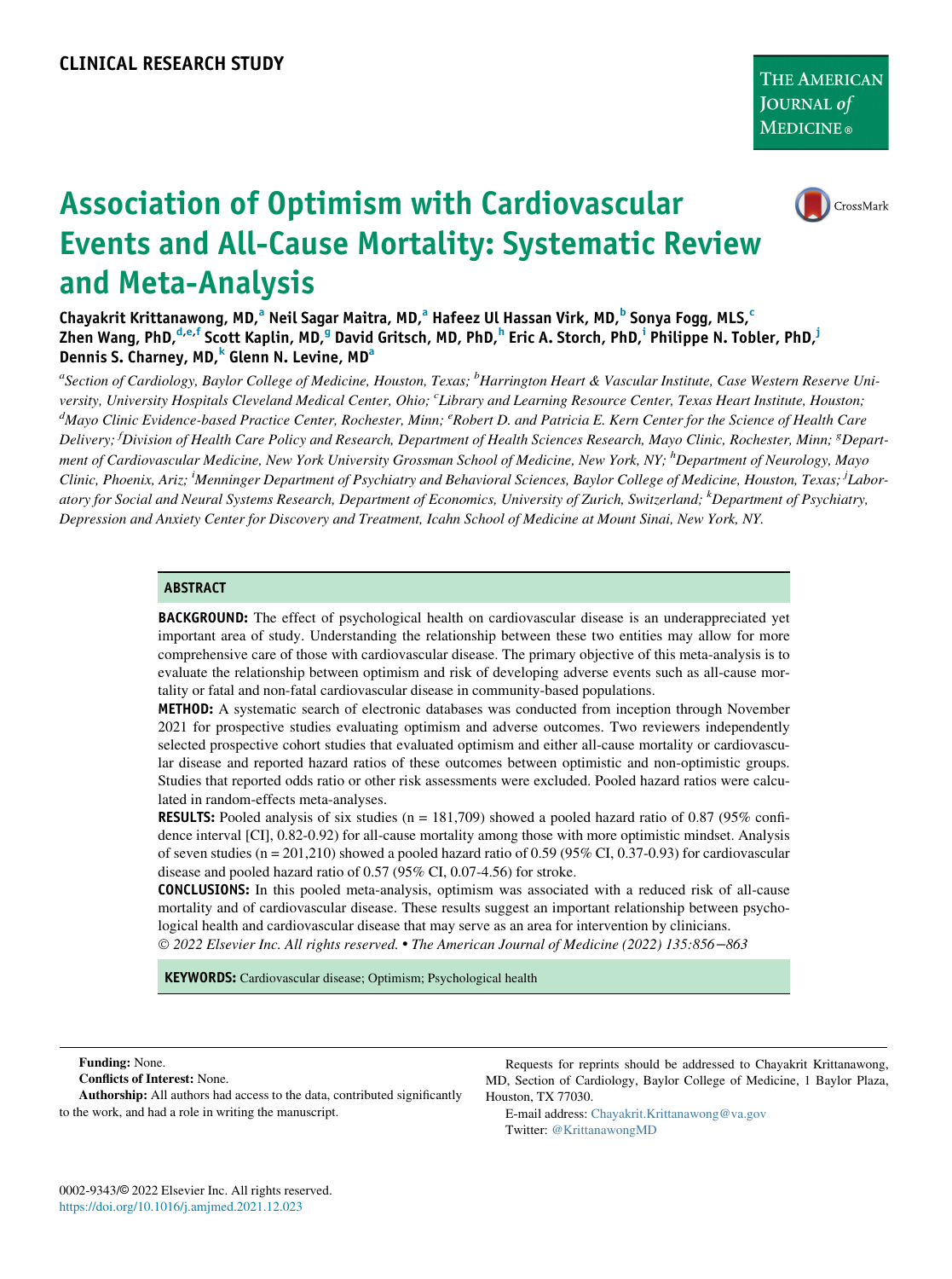#### INTRODUCTION

In early 2021, a Scientific Statement From the American Heart Association asserted that psychological health is an essential component of wellness/well-being for patients with, and at risk for, cardiovascular disease, and that there is high-quality data showing clear associations between psychological health and cardiovascular disease

risk. $\frac{1}{1}$  $\frac{1}{1}$  $\frac{1}{1}$  In addition, increasing evidence suggests that interventions to improve psychological health can have a beneficial impact on cardiovascular health as well. Simple screening measures can be employed by health care clinicians for patients with, or at risk for, cardiovascular disease to assess psychological health status. A previous meta-analysis that included 15 observational studies and 220,391 individuals found that higher levels of optimism were associated with a 35% decrease in risk of incident car-

CLINICAL SIGNIFICANCE

- Optimism is associated with a reduced risk of all-cause mortality.
- Optimism is associated with a reduced risk of cardiovascular disease.
- Positive psychological health can play a role in prevention and, possibly, reduction of cardiovascular disease.
- A comprehensive approach by clinicians that includes optimism may be beneficial.

diovascular disease events (relative risk 0.65; 95% confidence interval [CI], 0.51-0.78) and a 14% decrease in risk of all-cause mortality (relative risk 0.86; 95% CI,  $0.80$ -0.9[2](#page-6-1)).<sup>2</sup> This association was seen for both men and women and remained significant after adjusting for depression. Of note, the degree of association seen with optimism was similar to that of more traditional cardiovascular disease risk factors. To consider these findings more systematically, we conducted a meta-analysis of studies that have assessed the association between optimism and adverse cardiac outcomes. Our goals were to evaluate the magnitude of this association, the consistency of results among reported studies, the influence of potential confounders, and the quality of the reported literature.

## **METHODS**

#### Data Sources and Searches

An experienced librarian (SF) developed search strategies for the literature review. We conducted a comprehensive search and extensive query of Ovid MEDLINE, Ovid Embase, Ovid Cochrane Database of Systematic Reviews, Scopus, and Web of Science from database inception in 1966 through November 2021 for all original studies that evaluated individuals with the following Medical Subject Heading terms: optimism, outcomes, endpoint, mortality, death, cardiovascular events, stroke, coronary artery disease, coronary heart disease, ischemic heart disease, and cardiovascular disease [\(Appendix](#page-8-0)). No language restrictions were imposed for the search. In addition, references from included studies and pertinent review articles were assessed to identify additional studies meeting the selection criteria. The definition of cardiovascular events as reported by studies is listed in the [Table.](#page-2-0)<sup>[5-14](#page-6-2)</sup> The present systematic review and meta-analysis was conducted and reported according to the recommendations of the PRISMA Reporting Guidelines.

# Data Extraction and Quality Assessment

Two authors (CK and NSM) extracted and analyzed the data using a standard extraction form, which was then reviewed by other co-authors (HH and ZW). Conflicts were resolved through consensus. We extracted study characteristics (study name, authors, publication year, country of origin, sample size, study design, and follow-up duration), study sample characteristics (mean age, sex, and major comorbidities), main exposure (method of assessment of optimism), variables adjusted, and main outcomes (all-

cause mortality, cardiovascular mortality, or cardiovascular events). Study quality was assessed by the Newcastle-Ottawa scale, with quality grades assigned based on selection of the study groups, comparability, and assessment of outcomes.

#### Statistical Analysis

We extracted hazard ratio and related 95% CIs from the studies that compared the highest level of optimism to the lowest level of optimism at the longest follow-up. Adjusted hazard ratio was preferred over unadjusted hazard ratio to reduce potential confounding factors on outcomes. The DerSimonian and Laird random-effects model with the Hartung-Knapp-Sidik-Jonkman variance correction was used to pool the estimates. $3,4$  $3,4$  Heterogeneity across trials was estimated with  $I^2$  statistics ( $I^2$  <25% suggests low heterogeneity). We were unable to evaluate statistical publication bias due to the small number of studies included in the metaanalyses. A 2-tailed  $P < .05$  was considered to be statistically significant. All analyses were performed using Stata statistical software, version 16 (StataCorp LLC, College Station, Texas).

#### RESULTS

A flow diagram of the literature search and related screening process is shown in [Figure 1.](#page-3-0) A total of 10 studies published between November 2001 and October 2021 met our inclusion criteria, for a total of 215,151 individuals. Of the 10 studies, 7 reported data pertaining to cardiovascular events ( $n = 201,210$ ), while 6 studies provided data about all-cause mortality ( $n = 181,709$ ). The characteristics of the studies reviewed are shown in the [Table.](#page-2-0) Of the included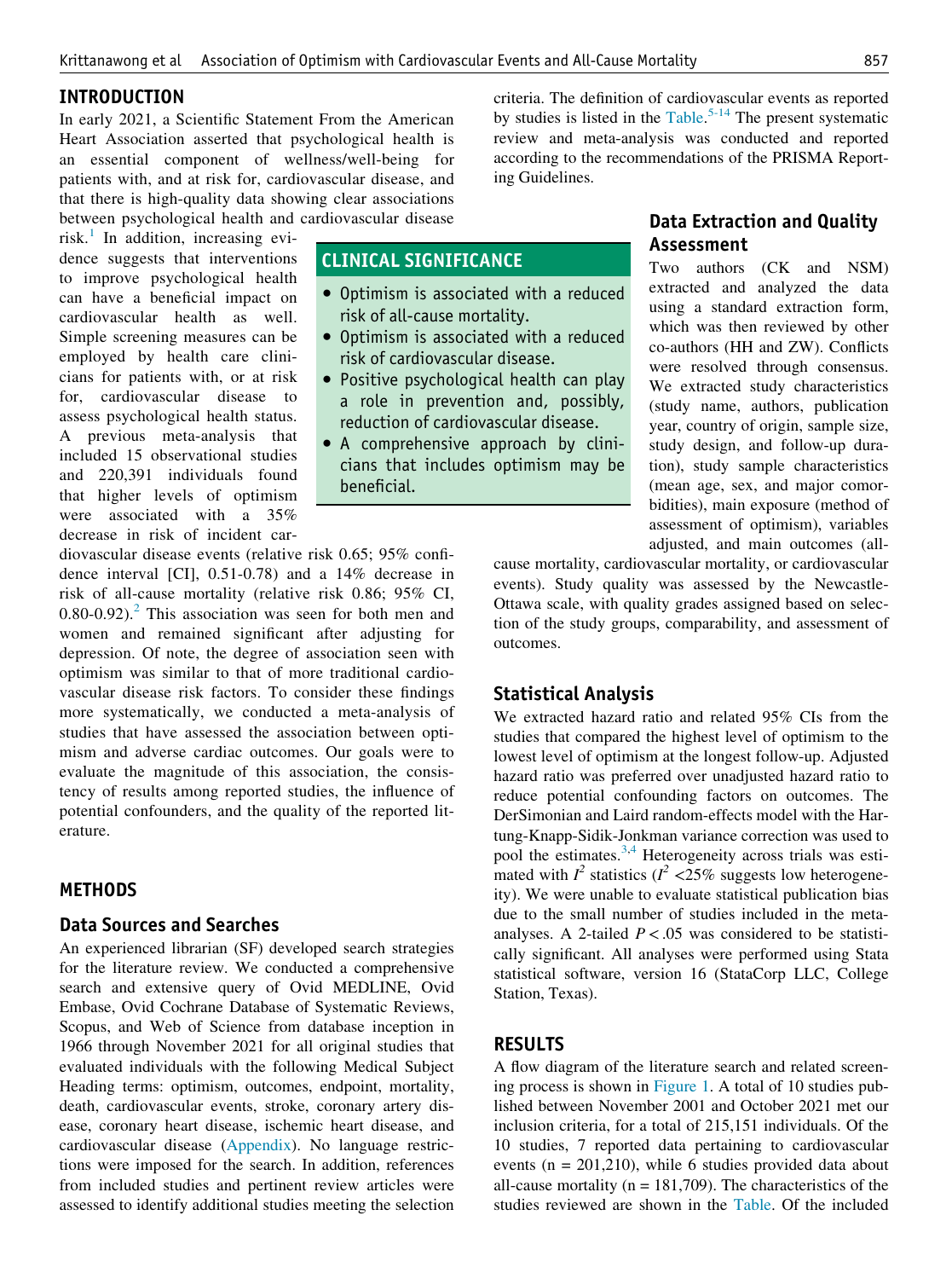<span id="page-2-0"></span>

| Study                   | <b>Cohort Studied</b>                             | Study Period | $\mathsf{n}$     | Male %      | Mean Age<br>(Years) | Follow-Up Duration<br>(Years) | Assessment of<br>Optimism | Endpoint                                     | <b>CVD Definition</b>                                                                                               |
|-------------------------|---------------------------------------------------|--------------|------------------|-------------|---------------------|-------------------------------|---------------------------|----------------------------------------------|---------------------------------------------------------------------------------------------------------------------|
| Weiss-Faratci<br>(2017) | Israeli MI age $<$ 65<br>y                        | 1992-1993    | 664              | 85.2        | 52.4                | 22.4                          | LOT-R                     | All-cause mortality                          | N/A                                                                                                                 |
| Kim (2017)              | Female nurses<br>(Nurses' Health<br>Study cohort) | 2004-2014    | 70,021           | 0           | 70                  | 10                            | LOT-R                     | All-cause mortality,<br>CVD mortality        | "Heart disease"<br>evaluated by<br>study physicians<br>who reviewed<br>death certificates<br>and medical<br>records |
| Boehm (2011)            | Community Cohort                                  | 1991-1994    | 7942             | 69.1        | 49.5                | 5.4                           | 1-item<br>questionnaire   | CHD (fatal and<br>nonfatal)                  | Fatal coronary dis-<br>ease, first nonfa-<br>tal MI, or first<br>definite angina                                    |
| Hansen (2010)           | Community cohort                                  | 1995         | 1739             | 49.6        | 46.2                | 10                            | 2 items from LOT-R        | CVD mortality                                | Fatal or nonfatal<br>ischemic heart<br>disease, ICD-9<br>codes (410-414)<br>and ICD-10 codes<br>$(I21-I25)$         |
| Nabi (2010)             | Community cohort                                  | 1998-2005    | 23,216           | 41          | <b>NR</b>           | $\overline{7}$                | LOT-R                     | Stroke                                       | Fatal or nonfatal<br>stroke                                                                                         |
| Grossardt (2009)        | Ambulatory<br>patients                            | 1962-1965    | 7080             | 48.7        | 48.1                | 32.4                          | CoNeg                     | All-cause mortality                          | N/A                                                                                                                 |
| Tindle (2009)           | Post-menopausal<br>women                          | 1994-1998    | 97,253           | $\mathbf 0$ | <b>NR</b>           | 8                             | $LOT-R$                   | All-cause mortality,<br><b>CHD Mortality</b> | Mortality related to<br>MI, angina, PCI,<br>or CABG                                                                 |
| Brummett (2006)         | Community cohort                                  | 1964-1966    | 5750             | 82.6        | 18.5                | 40                            | <b>PSM</b>                | All-cause mortality                          | N/A                                                                                                                 |
| Giltay (2006)           | Elderly individuals                               | 1985-1990    | 545              | 100         | 71.7                | 15                            | 4-item<br>questionnaire   | CVD mortality                                | ICD-9 codes 390-<br>459                                                                                             |
| Giltay (2004)           | Elderly individuals                               | 1991         | 941<br>(494 CVD) | 49.5        | 74.5                | 9.1                           | 7-item<br>questionnaire   | All-cause mortality,<br>CVD mortality        | ICD-10 codes I00-<br>I96                                                                                            |

CABG = coronary artery bypass graft surgery; CHD = coronary heart disease; CVD = cardiovascular disease; ICD = International Classification of Diseases; LOT-R = Revised Life Orientation Test; MI = myocardial infarction; PCI <sup>=</sup> percutaneous coronary intervention; PSM <sup>=</sup> paradoxical septal motion.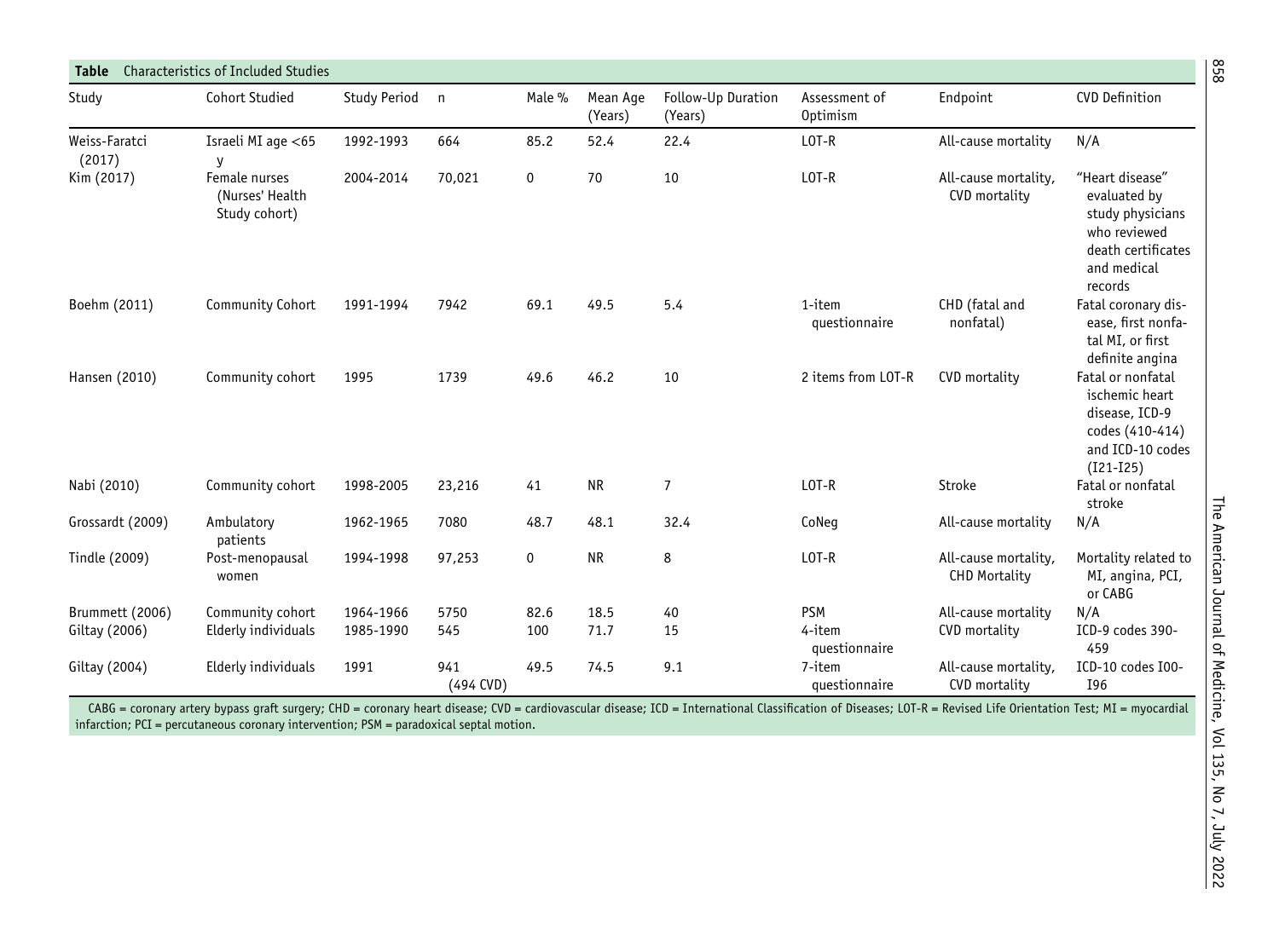<span id="page-3-0"></span>

studies, one study investigated post-myocardial infarction patients, one study investigated ambulatory patients, one study investigated a cohort of female nurses, and the remainder investigated community-based cohorts.

The age of individuals at baseline assessment ranged between 19 and 75 years, and the follow-up period ranged between 7 and 40 years. Methods of assessing optimism included the Revised Life Orientation Test, the Revised Optimism-Pessimism score derived from the Minnesota Multiphasic Personality Inventory, or 1- to 7-item questionnaires assessing optimism. All studies had a low risk for bias using the Modified Newcastle-Ottawa Scale [\(Supplementary Table](#page-9-0)<sup>5-14</sup>).

Based on pooled analysis of adjusted hazard ratios, allcause mortality was assessed in 181,709 participants derived from data of 6 studies. Optimism was associated with a statistically significant reduction of all-cause mortality (pooled hazard ratio 0.87; 95% CI, 0.82-0.92,  $I^2 = 0.0\%$ ). The reported hazard ratio of each study is depicted in Figure  $2^{5,6,10-13}$  $2^{5,6,10-13}$  $2^{5,6,10-13}$  $2^{5,6,10-13}$  $2^{5,6,10-13}$  $2^{5,6,10-13}$ 

Based on pooled analysis of adjusted hazard ratios, cardiovascular events were assessed in 201,210 participants derived from data of 7 studies. Optimism was associated with a significant reduction of cardiovascular mortality (pooled hazard ratio 0.59; 95% CI, 0.37-0.93,  $I^2 = 65.8\%$ ).

Stroke was assessed in 93,237 participants derived from the data of 2 studies. Optimism was associated with a non-significant reduction of stroke (pooled hazard ratio 0.57; 95% CI, 0.07-4.56;  $I^2 = 0.0\%$ ). The reported hazard ratio of each study is depicted in Figure  $3.^{6-9,1\overline{1},13,14}$  $3.^{6-9,1\overline{1},13,14}$  $3.^{6-9,1\overline{1},13,14}$  $3.^{6-9,1\overline{1},13,14}$  $3.^{6-9,1\overline{1},13,14}$  $3.^{6-9,1\overline{1},13,14}$ 

Additional studies could not be quantified with our metaanalytic approach. The findings of these studies are consistent with our meta-analytic results. For example, Lee and colleagues<sup>[15](#page-6-10)</sup> reported that optimism was associated with a reduction of all-cause mortality (odds ratio 0.91; 95% CI, 0.83-0.91). Engberg and colleagues<sup>[16](#page-6-11)</sup> found that optimism to be associated with a reduction of all-cause mortality in both males and females by comparing with a neutral scoring cohort. Other studies also reported beneficial effects of optimism on cardiovascular disease mortality and all-cause mortality.<sup>[17-19](#page-6-12)</sup> However, these studies used different outcome measures (eg, odds ratio, or continuous optimism score), or a comparison group; therefore, they could not be quantified with our meta-analytic methods.<sup>15-19</sup>

#### **DISCUSSION**

In the present study, we found that optimism was associated with lower rates of all-cause mortality and cardiovascular events. Using entirely separate literature, our results are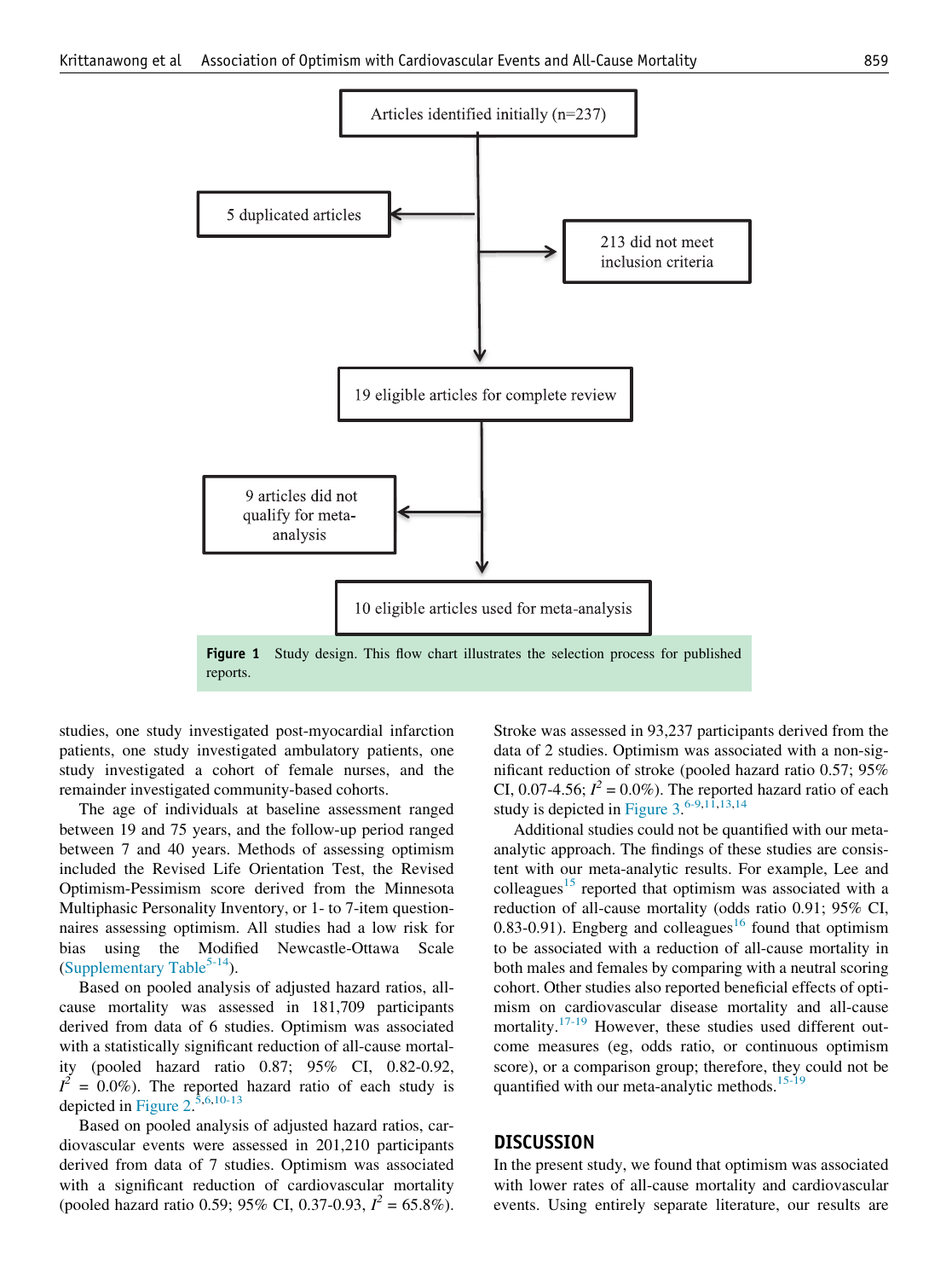<span id="page-4-0"></span>

<span id="page-4-1"></span>Figure 2 Optimism and all-cause mortality. The forest plot of point estimates and confidence intervals also includes variance, which was used in the inverse variance correction.

| Outcome and Study               | HR (95% CI)<br>Weight      |
|---------------------------------|----------------------------|
| CHD (MI, PCI, angina, CABG)     |                            |
| <b>Tindle, 2009</b>             | 0.91(0.83, 0.99)<br>100.00 |
| Subgroup (I-squared = .%)       | 0.91(0.83, 0.99)<br>100.00 |
| CHD (fatal and nonfatal)        |                            |
| Boehm, 2011                     | 0.69(0.51, 0.94)<br>100.00 |
| Subgroup (I-squared = .%)       | 0.69(0.51, 0.94)<br>100.00 |
| CHD mortality                   |                            |
| <b>Tindle, 2009</b>             | 0.70(0.55, 0.90)<br>100.00 |
| Subgroup (I-squared = .%)       | 0.70(0.55, 0.90)<br>100.00 |
| CVD mortality                   |                            |
| Hansen, 2010                    | 12.04<br>0.58(0.25, 0.90)  |
| <b>Tindle, 2009</b>             | 31.81<br>0.76(0.64, 0.90)  |
| Giltay, 2006                    | 0.45(0.29, 0.68)<br>19.20  |
| Giltay, 2004                    | 0.23(0.10, 0.55)<br>7.94   |
| Kim. 2017                       | 0.68(0.54, 0.85)<br>29.01  |
| Subgroup (I-squared = 65.8%)    | 0.59(0.37, 0.93)<br>100.00 |
| Stroke                          |                            |
| Nabi, 2010                      | 0.52(0.29, 0.93)<br>30.05  |
| Kim, 2017                       | 0.60(0.41, 0.88)<br>69.95  |
| Subgroup (I-squared = $0.0\%$ ) | 0.57(0.07, 4.56)<br>100.00 |
|                                 | т                          |

Figure 3 Optimism and cardiovascular events. The forest plot of point estimates and confidence intervals also includes variance, which was used in the inverse variance correction.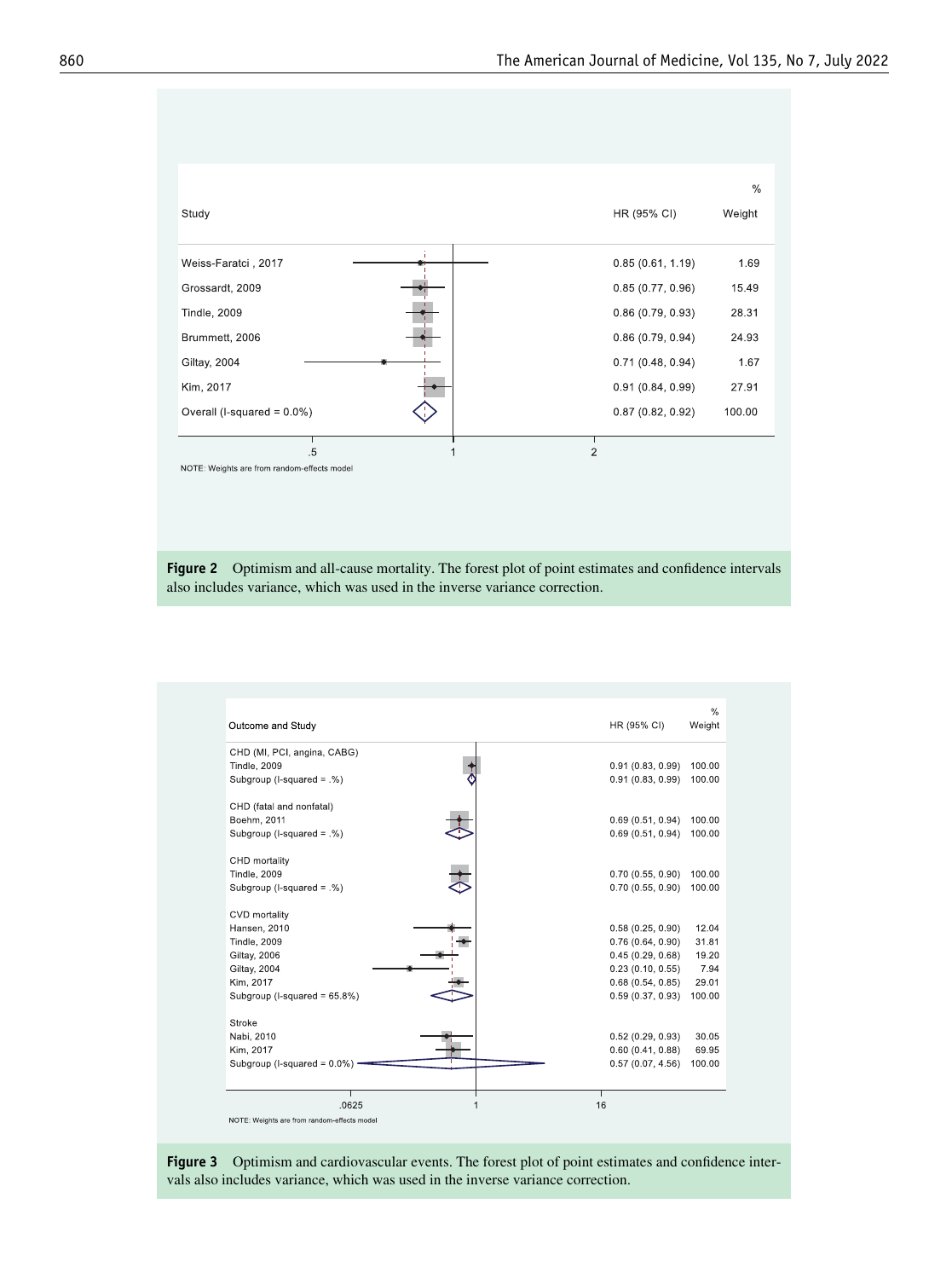consistent with the prior meta-analysis reviewing studies completed prior to July 2, 2019 by Rozanski and col-leagues<sup>[2](#page-6-1)</sup> In the present study, the overall pooled hazard ratio for cardiovascular mortality among individuals with high optimism levels was 0.59, while the overall pooled hazard ratio for all-cause mortality among individuals with high optimism levels was 0.87. In addition, there was a non-significant trend toward a reduction in stroke risk with a pooled hazard ratio of 0.57.

The evidence suggests that optimism could influence cardiovascular health and ultimately improve survival. There are several possible mechanisms through which optimism could lead to a lower risk of cardiovascular events and all-cause mortality.

Optimism may influence overall cardiovascular health indirectly through changes in behavior. For example, it is possible that individuals who are happier or more optimistic tend to sleep better, exercise more, eat more healthily, be more physically active, have a larger support network as they are more sociable, and be less likely to use tobacco products, leading to overall improved health outcomes.<sup>[20](#page-6-13)</sup>

In addition, optimism may influence cardiovascular health biologically via neurohormonal regulatory processes. Several neural studies have shown that happiness is associated with activation of the striatum, amygdala, hippocampus, anterior cingulate cortex, and other regions of the limbic system, while psychological distress (eg, anger, anxiety, depression, post-traumatic stress disorder) is associated with activation of the hypothalamic-pituitary-adrenal axis, leading to the risk of developing cardiovascular disease. $2^{1-24}$  One study showed that prolonged neuroinflammation could impair brain function, resulting in changes in mood and behavior.<sup>25</sup> The emotion of happiness is associated with increased levels of several hormones, including dopamine,<sup>[26](#page-7-1)</sup> serotonin,<sup>[27](#page-7-2)</sup> norepinephrine, melatonin,<sup>[28](#page-7-3)</sup> and endorphins.

Optimism has been associated with lesser stress responses and a reduced cortisol level at awakening, partic-ularly under situations of high stress.<sup>[29](#page-7-4)[,30](#page-7-5)</sup> By extension, optimistic individuals may be less susceptible to the stressinduced reductions in goal orientation $31$  and be better able to regulate emotions. $32$  In this context, it is noteworthy that humans show stronger ventrolateral prefrontal (inferior frontal gyrus) activity when they overestimate the likelihood of positive events hypothetically happening to them and that more optimistic individuals show reduced ventro-lateral coding of potential negative events.<sup>[22](#page-6-15)</sup> Ventrolateral prefrontal activity (and connectivity with the amygdala) has consistently been associated with emotion regulation and may underpin the increased capacity of optimistic individuals to maintain a positive outlook. $33,34$  $33,34$ 

Another mechanism through which optimism may influence metabolic and inflammatory pathways is through changes in diet. Several studies have demonstrated that positive psychological health has been linked exclusively to elevated high-density lipoprotein cholesterol levels.<sup>35-37</sup> Other studies have found associations between optimism

with both higher high-density lipoprotein cholesterol and lower triglycerides,  $38$  or lower levels of inflammation<sup>[39,](#page-7-12)[40](#page-7-13)</sup> and endothelial dysfunction. $40$  Some studies have found negative effects associated with clinically elevated  $(\geq 3 \text{ mg}/)$ L) C-reactive protein,  $39,41$  $39,41$  and reducing effects of Mediterranean dietary patterns on markers of inflammation in humans. $42$ 

Finally, recent research has demonstrated bidirectional communication between the central nervous system and gut microbiota (aka the gut-brain axis). Optimism may have an influence on variations in the microbiome, leading to potential changes in concentrations of hormones, neurotransmitters, and immunological factors.[43-46](#page-7-16) Lactobacilli and inflammation are also recognized for their impact on neural pathways, and when an imbalance occurs, mood disorders can develop.<sup>[47](#page-7-17)</sup>

Altogether, optimism is associated with improved health outcomes via a multifactorial array of mechanisms including immune-mediated, inflammatory, metabolic, genetic, and behavioral processes. It has been shown that genetics play an important role in both mood and emotional characteristics, $48$  and heritability of optimism is estimated to be around  $30\%$ .<sup>49,[50](#page-7-20)</sup> Example genes that have been associated with happiness include 5-HTTLPR and MAOA. However, genetic factors were not evaluated in this study. Prospective studies and randomized controlled trials are needed to further evaluate whether pessimism is a contributor to pathophysiologic dysfunction.

#### CLINICAL SIGNIFICANCE

Optimism has proven to have a beneficial effect on clinical health outcomes. The recent American Heart Association statement from 2021 also suggested consideration of psychological health in the evaluation and management of patients with, or at risk for, cardiovascular disease.<sup>[1](#page-6-0)</sup> In fact, lack of optimism could relate to higher rates of clinical depression—which is ultimately related to poorer cardiovascular health.

At present, there is a need for the development of optimism promotion/training for patients with cardiovascular disease risk factors. For example, those with diabetes may be more depressed compared with healthy individuals due to their lifestyle limitations. Optimism intervention/training could include psychotherapy, stress management programs, physical activity programs, wellness programs, and meditation training. These interventions have been shown to be beneficial based on meta-analyses of randomized clinical trials.<sup>[51](#page-7-21)</sup> Cognitive behavioral therapy is an effective treatment for depression and raises levels of optimism. Antidepressant drug treatment relieves depression and can mitigate effects on cardiovascular health.

In addition, it is clear that certain types of diet and the associated improvements in mental health significantly affect other organ systems, such as the endocrine, immune, and gastrointestinal systems. One example is the Mediterranean diet, which promotes healthy eating, and is associated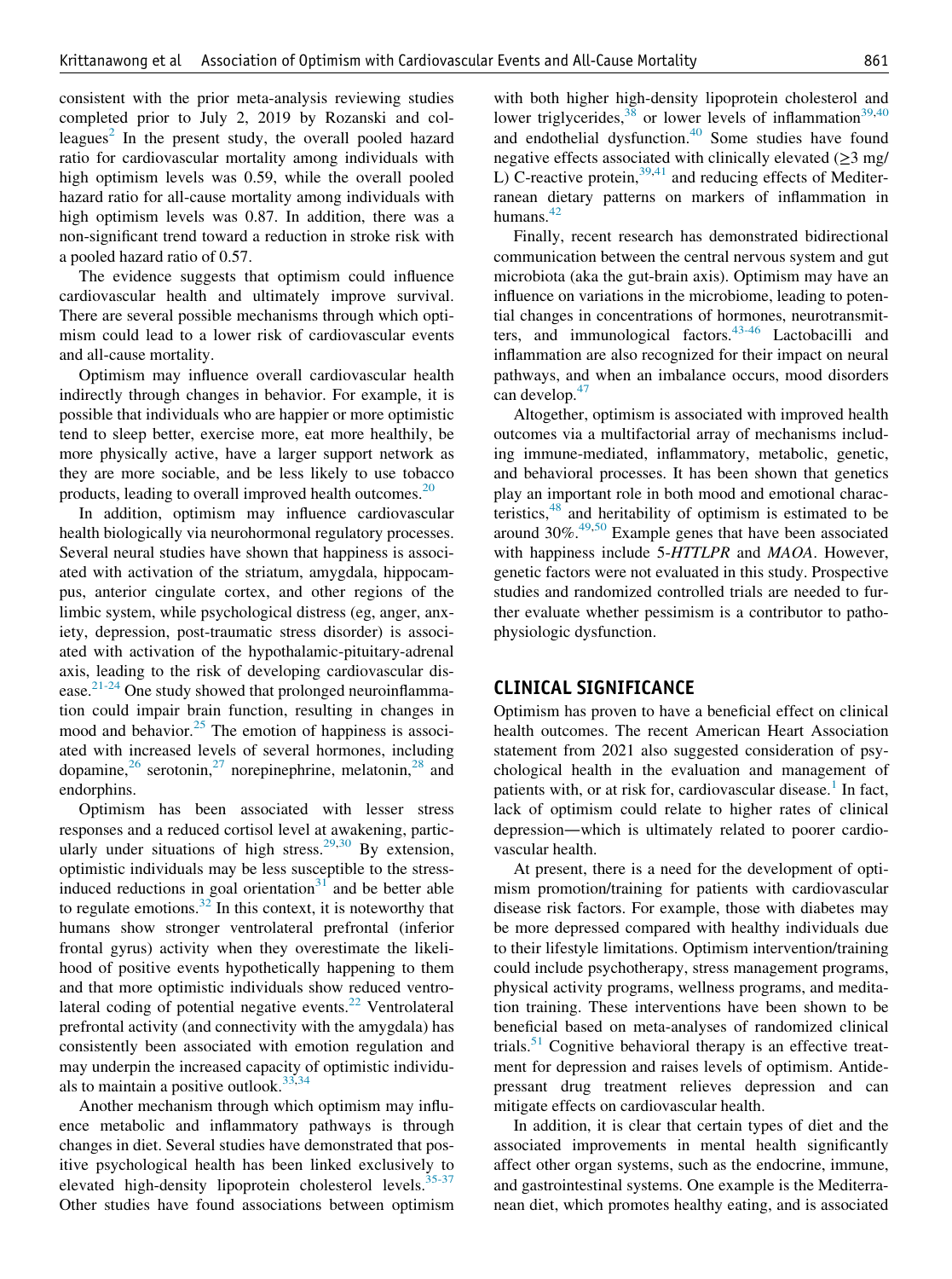<span id="page-6-2"></span>with a host of benefits, including anti-inflammatory properties. Consuming a well-balanced diet (low in sugar, fatty foods) could help promote more comprehensive, healthy lifestyles.

<span id="page-6-5"></span>Finally, mental health within the workplace is a key factor for the promotion of optimism and happiness. On average, full-time American workers spend more than one-third of their day, 5 days per week at their workplace; therefore, this is an important setting for health promotion and disease prevention programs. Examples of health promotion within the workplace include health education classes, partnerships with local fitness facilities, promotion of company policies that facilitate healthy behaviors (such as a tobaccofree campus policy), providing employee health insurance coverage for appropriate preventive screening, and through actions such as making healthy foods available and accessible through vending machines or cafeterias. Further prospective trials will be needed to prove the effectiveness of these measures in the prevention of cardiovascular disease, including stroke.

## <span id="page-6-7"></span><span id="page-6-6"></span>Limitations

<span id="page-6-9"></span><span id="page-6-8"></span>The present study has significant limitations, and the results should be interpreted with caution. First, the relationship between optimism and cardiovascular health is likely due to multifactorial factors including inflammatory process, genetic risks, pathogens, and environmental stressors. Thus, the included studies did not correct for all potential confounders or investigate potential mechanisms. Second, the variables adjusted for by each study are inconsistent, leading to substantial heterogeneity. Third, at the psychological levels, optimism is associated with biased belief updating, higher confidence, and higher willingness to exert effort and take risks, leading to unmeasured behavioral confounders.[22](#page-6-15),[52](#page-7-22) Finally, the measurements of optimism for each study are different.

#### <span id="page-6-11"></span><span id="page-6-10"></span>CONCLUSIONS

<span id="page-6-12"></span>The present study showed that optimism seems to be associated with a lower risk of cardiovascular events and all-cause mortality. Future studies should seek to better define the biobehavioral mechanisms underlying this association and evaluate the potential benefit of interventions designed to promote optimism.

#### <span id="page-6-0"></span>References

- <span id="page-6-13"></span>1. [Levine GN, Cohen BE, Commodore-Mensah Y, et al. Psychological](http://refhub.elsevier.com/S0002-9343(22)00075-4/sbref0001) [health, well-being, and the mind-heart-body connection: a scientific](http://refhub.elsevier.com/S0002-9343(22)00075-4/sbref0001) [statement from the american heart association.](http://refhub.elsevier.com/S0002-9343(22)00075-4/sbref0001) Circulation 2021;143 [\(10\):e763–83.](http://refhub.elsevier.com/S0002-9343(22)00075-4/sbref0001)
- <span id="page-6-15"></span><span id="page-6-14"></span><span id="page-6-1"></span>2. [Rozanski A, Bavishi C, Kubzansky LD, Cohen R. Association of opti](http://refhub.elsevier.com/S0002-9343(22)00075-4/sbref0002)[mism with cardiovascular events and all-cause mortality: a systematic](http://refhub.elsevier.com/S0002-9343(22)00075-4/sbref0002) [review and meta-analysis.](http://refhub.elsevier.com/S0002-9343(22)00075-4/sbref0002) JAMA Netw Open 2019;2(9):e1912200.
- <span id="page-6-3"></span>3. [DerSimonian R, Laird N. Meta-analysis in clinical trials.](http://refhub.elsevier.com/S0002-9343(22)00075-4/sbref0003) Control Clin Trials [1986;7\(3\):177–88.](http://refhub.elsevier.com/S0002-9343(22)00075-4/sbref0003)
- <span id="page-6-4"></span>4. [R](http://refhub.elsevier.com/S0002-9343(22)00075-4/sbref0004)över C, Knapp G, Friede T. Hartung-Knapp-Sidik-Jonkman [approach and its modification for random-effects meta-analysis with](http://refhub.elsevier.com/S0002-9343(22)00075-4/sbref0004) few studies. [BMC Med Res Methodol](http://refhub.elsevier.com/S0002-9343(22)00075-4/sbref0004) 2015;15:99.
- 5. [Weiss-Faratci N, Lurie I, Benyamini Y, Cohen G, Goldbourt U,](http://refhub.elsevier.com/S0002-9343(22)00075-4/sbref5001) [Gerber Y. Optimism During Hospitalization for First Acute Myocar](http://refhub.elsevier.com/S0002-9343(22)00075-4/sbref5001)[dial Infarction and Long-Term Mortality Risk: A Prospective Cohort](http://refhub.elsevier.com/S0002-9343(22)00075-4/sbref5001) Study. [Mayo Clin Proc](http://refhub.elsevier.com/S0002-9343(22)00075-4/sbref5001) 2017;92:49–56.
- 6. [Kim ES, Hagan KA, Grodstein F, DeMeo DL, De Vivo I, Kubzansky](http://refhub.elsevier.com/S0002-9343(22)00075-4/sbref5002) [LD. Optimism and Cause-Specific Mortality: A Prospective Cohort](http://refhub.elsevier.com/S0002-9343(22)00075-4/sbref5002) Study. [American Journal of Epidemiology](http://refhub.elsevier.com/S0002-9343(22)00075-4/sbref5002) 2017;185:21–9.
- 7. [Boehm JK, Peterson C, Kivimaki M, Kubzansky L. A prospective](http://refhub.elsevier.com/S0002-9343(22)00075-4/sbref5003) [study of positive psychological well-being and coronary heart disease.](http://refhub.elsevier.com/S0002-9343(22)00075-4/sbref5003) [Health Psychology](http://refhub.elsevier.com/S0002-9343(22)00075-4/sbref5003) 2011;30:259–67.
- 8. [Hansen JD, Shimbo D, Shaffer JA, Hong S, Borda T, Ventura A,](http://refhub.elsevier.com/S0002-9343(22)00075-4/sbref5004) [Schwartz JE, Harlapur M, Davidson KW. Finding the glass half full?](http://refhub.elsevier.com/S0002-9343(22)00075-4/sbref5004) [Optimism is protective of 10-year incident CHD in a population-based](http://refhub.elsevier.com/S0002-9343(22)00075-4/sbref5004) [study: the Canadian Nova Scotia Health Survey.](http://refhub.elsevier.com/S0002-9343(22)00075-4/sbref5004) Int J Cardiol [2010;145:603–4.](http://refhub.elsevier.com/S0002-9343(22)00075-4/sbref5004)
- 9. [Nabi H, Koskenvuo M, Singh-Manoux A, Korkeila J, Suominen S,](http://refhub.elsevier.com/S0002-9343(22)00075-4/sbref5005) Korkeila K, Vahtera J, Kivimäki M. Low pessimism protects against [stroke: the Health and Social Support \(HeSSup\) prospective cohort](http://refhub.elsevier.com/S0002-9343(22)00075-4/sbref5005) study. Stroke [2010;41:187–90.](http://refhub.elsevier.com/S0002-9343(22)00075-4/sbref5005)
- 10. [Grossardt BR, Bower JH, Geda YE, Colligan RC, WA Rocca. Pessi](http://refhub.elsevier.com/S0002-9343(22)00075-4/sbref5006)[mistic, Anxious, and Depressive Personality Traits Predict All-Cause](http://refhub.elsevier.com/S0002-9343(22)00075-4/sbref5006) [Mortality: The Mayo Clinic Cohort Study of Personality and Aging.](http://refhub.elsevier.com/S0002-9343(22)00075-4/sbref5006) [Psychosomatic Medicine](http://refhub.elsevier.com/S0002-9343(22)00075-4/sbref5006) 2009;71:491–500.
- 11. [Tindle HA, Chang YF, Kuller LH, Manson JE, Robinson JG, Rosal](http://refhub.elsevier.com/S0002-9343(22)00075-4/sbref5007) [MC, Siegle GJ, Matthews KA. Optimism, cynical hostility, and inci](http://refhub.elsevier.com/S0002-9343(22)00075-4/sbref5007)[dent coronary heart disease and mortality in the Women's Health Ini](http://refhub.elsevier.com/S0002-9343(22)00075-4/sbref5007)tiative. Circulation [2009;120:656–62.](http://refhub.elsevier.com/S0002-9343(22)00075-4/sbref5007)
- 12. [Brummett BH, Helms MJ, Dahlstrom WG, Siegler IC. Prediction of](http://refhub.elsevier.com/S0002-9343(22)00075-4/sbref5008) [All-Cause Mortality by the Minnesota Multiphasic Personality Inven](http://refhub.elsevier.com/S0002-9343(22)00075-4/sbref5008)[tory Optimism-Pessimism Scale Scores: Study of a College Sample](http://refhub.elsevier.com/S0002-9343(22)00075-4/sbref5008) [During a 40-Year Follow-up Period.](http://refhub.elsevier.com/S0002-9343(22)00075-4/sbref5008) Mayo Clinic proceedings [2006;81\(12\):1541–4.](http://refhub.elsevier.com/S0002-9343(22)00075-4/sbref5008)
- 13. [Giltay EJ, Kamphuis MH, Kalmijn S, Zitman FG, Kromhout D. Dis](http://refhub.elsevier.com/S0002-9343(22)00075-4/sbref5009)[positional Optimism and the Risk of Cardiovascular Death.](http://refhub.elsevier.com/S0002-9343(22)00075-4/sbref5009) Archives [of Internal Medicine](http://refhub.elsevier.com/S0002-9343(22)00075-4/sbref5009) 2006;166(4):431.
- 14. [Giltay EJ, Geleijnse JM, Zitman FG, Hoekstra T, Schouten EG. Dis](http://refhub.elsevier.com/S0002-9343(22)00075-4/sbref5010)[positional Optimism and All-Cause and Cardiovascular Mortality ina](http://refhub.elsevier.com/S0002-9343(22)00075-4/sbref5010) [Prospective Cohort of Elderly Dutch Men and Women.](http://refhub.elsevier.com/S0002-9343(22)00075-4/sbref5010) Archives of [General Psychiatry](http://refhub.elsevier.com/S0002-9343(22)00075-4/sbref5010) 2004;61(11):112.
- 15. [Lee LO, James P, Zevon ES, et al. Optimism is associated with excep](http://refhub.elsevier.com/S0002-9343(22)00075-4/sbref0005)[tional longevity in 2 epidemiologic cohorts of men and women.](http://refhub.elsevier.com/S0002-9343(22)00075-4/sbref0005) Proc Natl Acad Sci U S A [2019;116\(37\):18357–62.](http://refhub.elsevier.com/S0002-9343(22)00075-4/sbref0005)
- 16. [Engberg H, Jeune B, Andersen-Ranberg K, Martinussen T, Vaupel](http://refhub.elsevier.com/S0002-9343(22)00075-4/sbref0006) [JW, Christensen K. Optimism and survival: does an optimistic](http://refhub.elsevier.com/S0002-9343(22)00075-4/sbref0006) [outlook predict better survival at advanced ages? A twelve-year](http://refhub.elsevier.com/S0002-9343(22)00075-4/sbref0006) [follow-up of Danish nonagenarians.](http://refhub.elsevier.com/S0002-9343(22)00075-4/sbref0006) Aging Clin Exp Res 2013;25 [\(5\):517–25.](http://refhub.elsevier.com/S0002-9343(22)00075-4/sbref0006)
- 17. [Anthony EG, Kritz-Silverstein D, Barrett-Connor E. Optimism and](http://refhub.elsevier.com/S0002-9343(22)00075-4/sbref0007) [mortality in older men and women: the Rancho Bernardo study.](http://refhub.elsevier.com/S0002-9343(22)00075-4/sbref0007) J Aging Res [2016;2016:5185104.](http://refhub.elsevier.com/S0002-9343(22)00075-4/sbref0007)
- 18. [Giltay EJ, Geleijnse JM, Zitman FG, Hoekstra T, Schouten EG. Dis](http://refhub.elsevier.com/S0002-9343(22)00075-4/sbref0018)[positional optimism and all-cause and cardiovascular mortality in a](http://refhub.elsevier.com/S0002-9343(22)00075-4/sbref0018) [prospective cohort of elderly Dutch men and women.](http://refhub.elsevier.com/S0002-9343(22)00075-4/sbref0018) Arch Gen Psychiatry [2004;61\(11\):1126–35.](http://refhub.elsevier.com/S0002-9343(22)00075-4/sbref0018)
- 19. [Kim ES, Park N, Peterson C. Dispositional optimism protects older](http://refhub.elsevier.com/S0002-9343(22)00075-4/sbref0019) [adults from stroke: the health and retirement study.](http://refhub.elsevier.com/S0002-9343(22)00075-4/sbref0019) Stroke 2011;42 [\(10\):2855–9.](http://refhub.elsevier.com/S0002-9343(22)00075-4/sbref0019)
- 20. [Steptoe A. Happiness and health.](http://refhub.elsevier.com/S0002-9343(22)00075-4/sbref0020) Ann Rev Public Health 2019;  $40.339 - 59$
- 21. [Park SQ, Kahnt T, Dogan A, Strang S, Fehr E, Tobler PN. A neural](http://refhub.elsevier.com/S0002-9343(22)00075-4/sbref1021) [link between generosity and happiness.](http://refhub.elsevier.com/S0002-9343(22)00075-4/sbref1021) Nat Commun 2017;8:15964.
- 22. [Sharot T, Korn CW, Dolan RJ. How unrealistic optimism is main](http://refhub.elsevier.com/S0002-9343(22)00075-4/sbref1022)[tained in the face of reality.](http://refhub.elsevier.com/S0002-9343(22)00075-4/sbref1022) Nat Neurosci 2011;14(11):1475–9.
- 23. [Sharot T, Riccardi AM, Raio CM, Phelps EA. Neural mechanisms](http://refhub.elsevier.com/S0002-9343(22)00075-4/sbref1023) [mediating optimism bias.](http://refhub.elsevier.com/S0002-9343(22)00075-4/sbref1023) Nature 2007;450(7166):102–5.
- 24. [Erthal F, Bastos A, Vilete L, et al. Unveiling the neural underpinnings](http://refhub.elsevier.com/S0002-9343(22)00075-4/sbref1024) [of optimism: a systematic review.](http://refhub.elsevier.com/S0002-9343(22)00075-4/sbref1024) Cogn Affect Behav Neurosci [2021;21\(5\):895–916.](http://refhub.elsevier.com/S0002-9343(22)00075-4/sbref1024)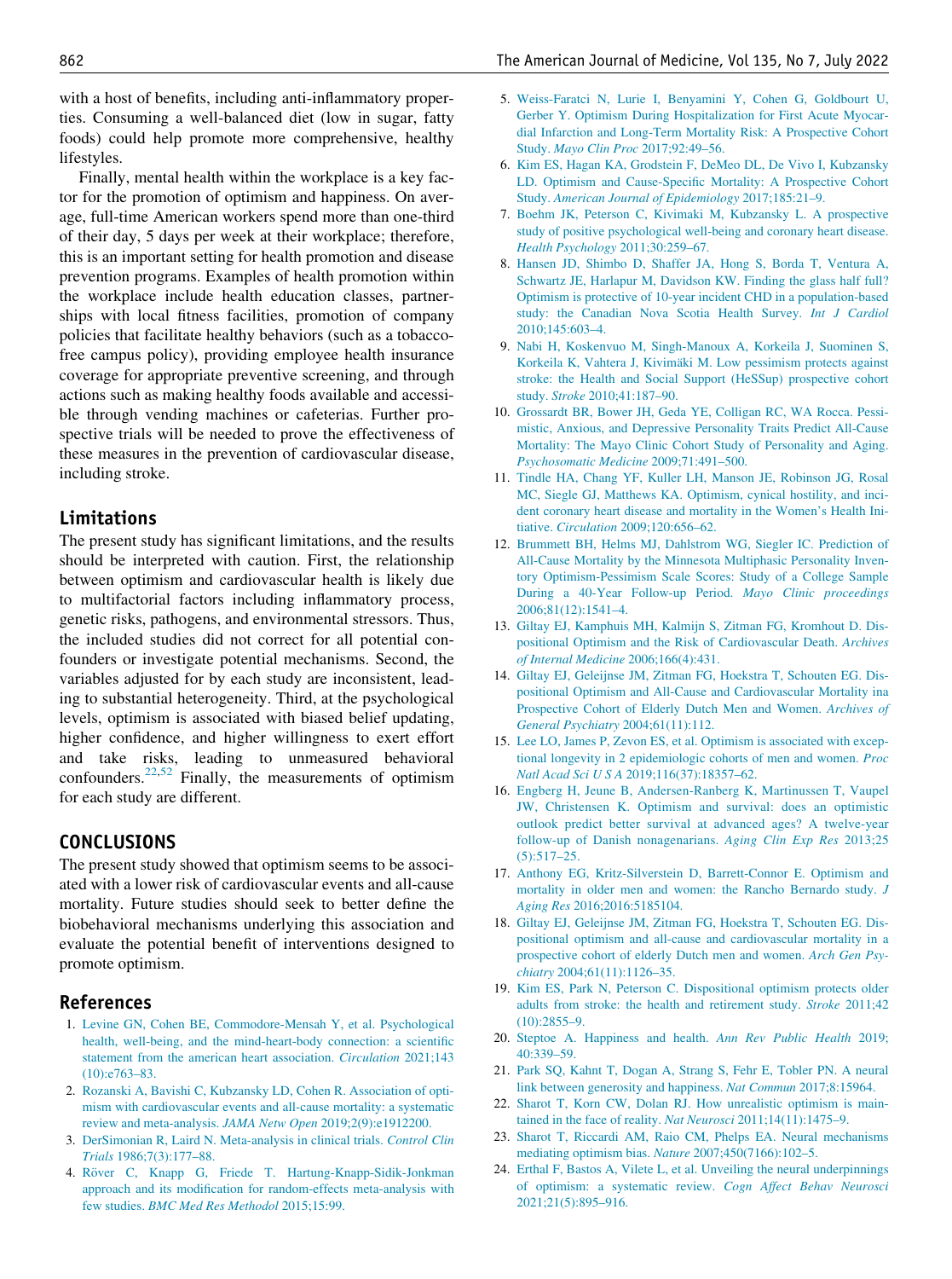- <span id="page-7-13"></span><span id="page-7-0"></span>25. [Schachter J, Martel J, Lin CS, et al. Effects of obesity on depression: a](http://refhub.elsevier.com/S0002-9343(22)00075-4/sbref1025) [role for inflammation and the gut microbiota.](http://refhub.elsevier.com/S0002-9343(22)00075-4/sbref1025) Brain Behav Immun [2018;69:1–8.](http://refhub.elsevier.com/S0002-9343(22)00075-4/sbref1025)
- <span id="page-7-14"></span><span id="page-7-1"></span>26. [Ashby FG, Isen AM, Turken AU. A neuropsychological theory of pos](http://refhub.elsevier.com/S0002-9343(22)00075-4/sbref0026)[itive affect and its influence on cognition.](http://refhub.elsevier.com/S0002-9343(22)00075-4/sbref0026) Psychol Rev 1999;106 [\(3\):529–50.](http://refhub.elsevier.com/S0002-9343(22)00075-4/sbref0026)
- <span id="page-7-15"></span><span id="page-7-2"></span>27. [Mitchell RL, Phillips LH. The psychological, neurochemical and func](http://refhub.elsevier.com/S0002-9343(22)00075-4/sbref1027)[tional neuroanatomical mediators of the effects of positive and nega](http://refhub.elsevier.com/S0002-9343(22)00075-4/sbref1027)[tive mood on executive functions.](http://refhub.elsevier.com/S0002-9343(22)00075-4/sbref1027) Neuropsychologia 2007;45(4):617– [29.](http://refhub.elsevier.com/S0002-9343(22)00075-4/sbref1027)
- <span id="page-7-16"></span><span id="page-7-3"></span>28. [Farhud D, Tahavorgar A. Melatonin hormone, metabolism and its](http://refhub.elsevier.com/S0002-9343(22)00075-4/sbref0028) [clinical effects: a review.](http://refhub.elsevier.com/S0002-9343(22)00075-4/sbref0028) Iran J Endocrinol Metab 2013;15(2):211– [23.](http://refhub.elsevier.com/S0002-9343(22)00075-4/sbref0028)
- <span id="page-7-4"></span>29. [Lai JC, Evans PD, Ng SH, et al. Optimism, positive affectivity, and](http://refhub.elsevier.com/S0002-9343(22)00075-4/sbref1029) salivary cortisol. Br J Health Psychol [2005;10\(Pt 4\):467–84.](http://refhub.elsevier.com/S0002-9343(22)00075-4/sbref1029)
- <span id="page-7-5"></span>30. [Jobin J, Wrosch C, Scheier MF. Associations between dispositional](http://refhub.elsevier.com/S0002-9343(22)00075-4/sbref0030) [optimism and diurnal cortisol in a community sample: when stress is](http://refhub.elsevier.com/S0002-9343(22)00075-4/sbref0030) [perceived as higher than normal.](http://refhub.elsevier.com/S0002-9343(22)00075-4/sbref0030) Health Psychol 2014;33(4):382–91.
- <span id="page-7-6"></span>31. [Dieterich A, Yohn CN, Samuels BA. Chronic stress shifts effort](http://refhub.elsevier.com/S0002-9343(22)00075-4/sbref0021)[related choice behavior in a y-maze barrier task in mice.](http://refhub.elsevier.com/S0002-9343(22)00075-4/sbref0021) J Vis Exp [2020\(162\) \[Aug 1310.3791/61548.](http://refhub.elsevier.com/S0002-9343(22)00075-4/sbref0021)
- <span id="page-7-17"></span><span id="page-7-7"></span>32. [Muazzam A, Ali N, Niazi Y, Hassan N. Emotion regulation, optimism](http://refhub.elsevier.com/S0002-9343(22)00075-4/sbref0022) [and quality of life among gastric ulcer patients.](http://refhub.elsevier.com/S0002-9343(22)00075-4/sbref0022) Pak J Med Sci [2021;37\(4\):988–92.](http://refhub.elsevier.com/S0002-9343(22)00075-4/sbref0022)
- <span id="page-7-18"></span><span id="page-7-8"></span>33. [Morawetz C, Bode S, Derntl B, Heekeren HR. The effect of strategies,](http://refhub.elsevier.com/S0002-9343(22)00075-4/sbref0023) [goals and stimulus material on the neural mechanisms of emotion reg](http://refhub.elsevier.com/S0002-9343(22)00075-4/sbref0023)[ulation: a meta-analysis of fmri studies.](http://refhub.elsevier.com/S0002-9343(22)00075-4/sbref0023) Neurosci Biobehav Rev [2017;72:111–28.](http://refhub.elsevier.com/S0002-9343(22)00075-4/sbref0023)
- <span id="page-7-19"></span><span id="page-7-9"></span>34. [Berboth S, Morawetz C. Amygdala-prefrontal connectivity during](http://refhub.elsevier.com/S0002-9343(22)00075-4/sbref0024) [emotion regulation: a meta-analysis of psychophysiological interac](http://refhub.elsevier.com/S0002-9343(22)00075-4/sbref0024)tions. Neuropsychologia [2021;153:107767.](http://refhub.elsevier.com/S0002-9343(22)00075-4/sbref0024)
- <span id="page-7-20"></span><span id="page-7-10"></span>35. [Ryff CD, Dienberg Love G, Urry HL, et al. Psychological well-being](http://refhub.elsevier.com/S0002-9343(22)00075-4/sbref0825) [and ill-being: do they have distinct or mirrored biological correlates?](http://refhub.elsevier.com/S0002-9343(22)00075-4/sbref0825) [Psychother Psychosom](http://refhub.elsevier.com/S0002-9343(22)00075-4/sbref0825) 2006;75(2):85–95.
- <span id="page-7-21"></span>36. [Soo J, Kubzansky LD, Chen Y, Zevon ES, Boehm JK. Psychological](http://refhub.elsevier.com/S0002-9343(22)00075-4/sbref0926) [well-being and restorative biological processes: HDL-C in older](http://refhub.elsevier.com/S0002-9343(22)00075-4/sbref0926) english adults. Soc Sci Med [2018;209:59–66.](http://refhub.elsevier.com/S0002-9343(22)00075-4/sbref0926)
- <span id="page-7-22"></span>37. [Appleton AA, Kubzansky LD. Emotion regulation and cardiovascular](http://refhub.elsevier.com/S0002-9343(22)00075-4/sbref0027) disease risk:ed. In: Gross JJ, ed. [Handbook of Emotion Regulation](http://refhub.elsevier.com/S0002-9343(22)00075-4/sbref0027), [2nd ed New York: The Guilford Press; 2014:596–612.](http://refhub.elsevier.com/S0002-9343(22)00075-4/sbref0027)
- <span id="page-7-11"></span>38. [Boehm JK, Williams DR, Rimm EB, Ryff C, Kubzansky LD. Relation](http://refhub.elsevier.com/S0002-9343(22)00075-4/sbref0628) [between optimism and lipids in midlife.](http://refhub.elsevier.com/S0002-9343(22)00075-4/sbref0628) Am J Cardiol 2013;111 [\(10\):1425–31.](http://refhub.elsevier.com/S0002-9343(22)00075-4/sbref0628)
- <span id="page-7-12"></span>39. [Panagi L, Poole L, Hackett RA, Steptoe A. Happiness and inflamma](http://refhub.elsevier.com/S0002-9343(22)00075-4/sbref0029)[tory responses to acute stress in people with type 2 diabetes.](http://refhub.elsevier.com/S0002-9343(22)00075-4/sbref0029) Ann Behav Med [2019;53\(4\):309–20.](http://refhub.elsevier.com/S0002-9343(22)00075-4/sbref0029)
- 40. [Ikeda A, Schwartz J, Peters JL, et al. Optimism in relation to inflam](http://refhub.elsevier.com/S0002-9343(22)00075-4/sbref0730)[mation and endothelial dysfunction in older men: the VA Normative](http://refhub.elsevier.com/S0002-9343(22)00075-4/sbref0730) Aging Study. Psychosom Med [2011;73\(8\):664–71.](http://refhub.elsevier.com/S0002-9343(22)00075-4/sbref0730)
- 41. [Ironson G, Banerjee N, Fitch C, Krause N. Positive emotional well](http://refhub.elsevier.com/S0002-9343(22)00075-4/sbref0031)[being, health behaviors, and inflammation measured by c-reactive pro](http://refhub.elsevier.com/S0002-9343(22)00075-4/sbref0031)tein. Soc Sci Med [2018;197:235–43.](http://refhub.elsevier.com/S0002-9343(22)00075-4/sbref0031)
- 42. [Kastorini CM, Milionis HJ, Esposito K, Giugliano D, Goudevenos JA,](http://refhub.elsevier.com/S0002-9343(22)00075-4/sbref0032) [Panagiotakos DB. The effect of Mediterranean diet on metabolic syn](http://refhub.elsevier.com/S0002-9343(22)00075-4/sbref0032)[drome and its components: a meta-analysis of 50 studies and 534,906](http://refhub.elsevier.com/S0002-9343(22)00075-4/sbref0032) individuals. J Am Coll Cardiol [2011;57\(11\):1299–313.](http://refhub.elsevier.com/S0002-9343(22)00075-4/sbref0032)
- 43. [Daulatzai MA. Non-celiac gluten sensitivity triggers gut dysbiosis,](http://refhub.elsevier.com/S0002-9343(22)00075-4/sbref0033) [neuroinflammation, gut-brain axis dysfunction, and vulnerability for](http://refhub.elsevier.com/S0002-9343(22)00075-4/sbref0033) dementia. [CNS Neurol Disord Drug Targets](http://refhub.elsevier.com/S0002-9343(22)00075-4/sbref0033) 2015;14(1):110–31.
- 44. [Carabotti M, Scirocco A, Maselli MA, Severi C. The gut-brain axis:](http://refhub.elsevier.com/S0002-9343(22)00075-4/sbref0034) [interactions between enteric microbiota, central and enteric nervous](http://refhub.elsevier.com/S0002-9343(22)00075-4/sbref0034) systems. [Ann Gastroenterol](http://refhub.elsevier.com/S0002-9343(22)00075-4/sbref0034) 2015;28(2):203–9.
- 45. [Zhou L, Foster JA. Psychobiotics and the gut-brain axis: in the pursuit](http://refhub.elsevier.com/S0002-9343(22)00075-4/sbref0035) of happiness. [Neuropsychiatr Dis Treat](http://refhub.elsevier.com/S0002-9343(22)00075-4/sbref0035) 2015;11:715–23.
- 46. [Ait-Belgnaoui A, Durand H, Cartier C, et al. Prevention of gut leaki](http://refhub.elsevier.com/S0002-9343(22)00075-4/sbref0036)[ness by a probiotic treatment leads to attenuated hpa response to an](http://refhub.elsevier.com/S0002-9343(22)00075-4/sbref0036) [acute psychological stress in rats.](http://refhub.elsevier.com/S0002-9343(22)00075-4/sbref0036) Psychoneuroendocrinology 2012;37 [\(11\):1885–95.](http://refhub.elsevier.com/S0002-9343(22)00075-4/sbref0036)
- 47. [Heym N, Heasman BC, Hunter K, et al. The role of microbiota and](http://refhub.elsevier.com/S0002-9343(22)00075-4/sbref0037) [inflammation in self-judgement and empathy: implications for under](http://refhub.elsevier.com/S0002-9343(22)00075-4/sbref0037)[standing the brain-gut-microbiome axis in depression.](http://refhub.elsevier.com/S0002-9343(22)00075-4/sbref0037) Psychopharmacology (Berl) [2019;236\(5\):1459–70.](http://refhub.elsevier.com/S0002-9343(22)00075-4/sbref0037)
- 48. [Blum K, Chen ALC, Chen TJH, et al. Genes and happiness.](http://refhub.elsevier.com/S0002-9343(22)00075-4/sbref0038) Gene Ther Mol Biol [2009;13\(1\):91–129.](http://refhub.elsevier.com/S0002-9343(22)00075-4/sbref0038)
- 49. [Mosing MA, Zietsch BP, Shekar SN, Wright MJ, Martin NG. Genetic](http://refhub.elsevier.com/S0002-9343(22)00075-4/sbref0039) [and environmental influences on optimism and its relationship to men](http://refhub.elsevier.com/S0002-9343(22)00075-4/sbref0039)[tal and self-rated health: a study of aging twins.](http://refhub.elsevier.com/S0002-9343(22)00075-4/sbref0039) Behav Genet 2009;39 [\(6\):597–604.](http://refhub.elsevier.com/S0002-9343(22)00075-4/sbref0039)
- 50. [Plomin R, Scheier MF, Bergeman CS, Pedersen NL, Nesselroade JR,](http://refhub.elsevier.com/S0002-9343(22)00075-4/sbref0040) [McClearn GE. Optimism, pessimism and mental health: a twin/adop](http://refhub.elsevier.com/S0002-9343(22)00075-4/sbref0040)tion analysis. Pers Indiv Dif [1992;13\(8\):921–30.](http://refhub.elsevier.com/S0002-9343(22)00075-4/sbref0040)
- 51. [Scott-Sheldon LAJ, Gathright EC, Donahue ML, et al. Mindfulness](http://refhub.elsevier.com/S0002-9343(22)00075-4/sbref0041)[based interventions for adults with cardiovascular disease: a system](http://refhub.elsevier.com/S0002-9343(22)00075-4/sbref0041)[atic review and meta-analysis.](http://refhub.elsevier.com/S0002-9343(22)00075-4/sbref0041) Ann Behav Med 2020;54(1):67–73.
- 52. [Kuzmanovic B, Jefferson A, Vogeley K. Self-specific optimism bias](http://refhub.elsevier.com/S0002-9343(22)00075-4/sbref0042) [in belief updating is associated with high trait optimism.](http://refhub.elsevier.com/S0002-9343(22)00075-4/sbref0042) J Behav Decis Mak [2015;28\(3\):281–93.](http://refhub.elsevier.com/S0002-9343(22)00075-4/sbref0042)

#### SUPPLEMENTARY DATA

Supplementary data to this article can be found online at <https://doi.org/10.1016/j.amjmed.2021.12.023>.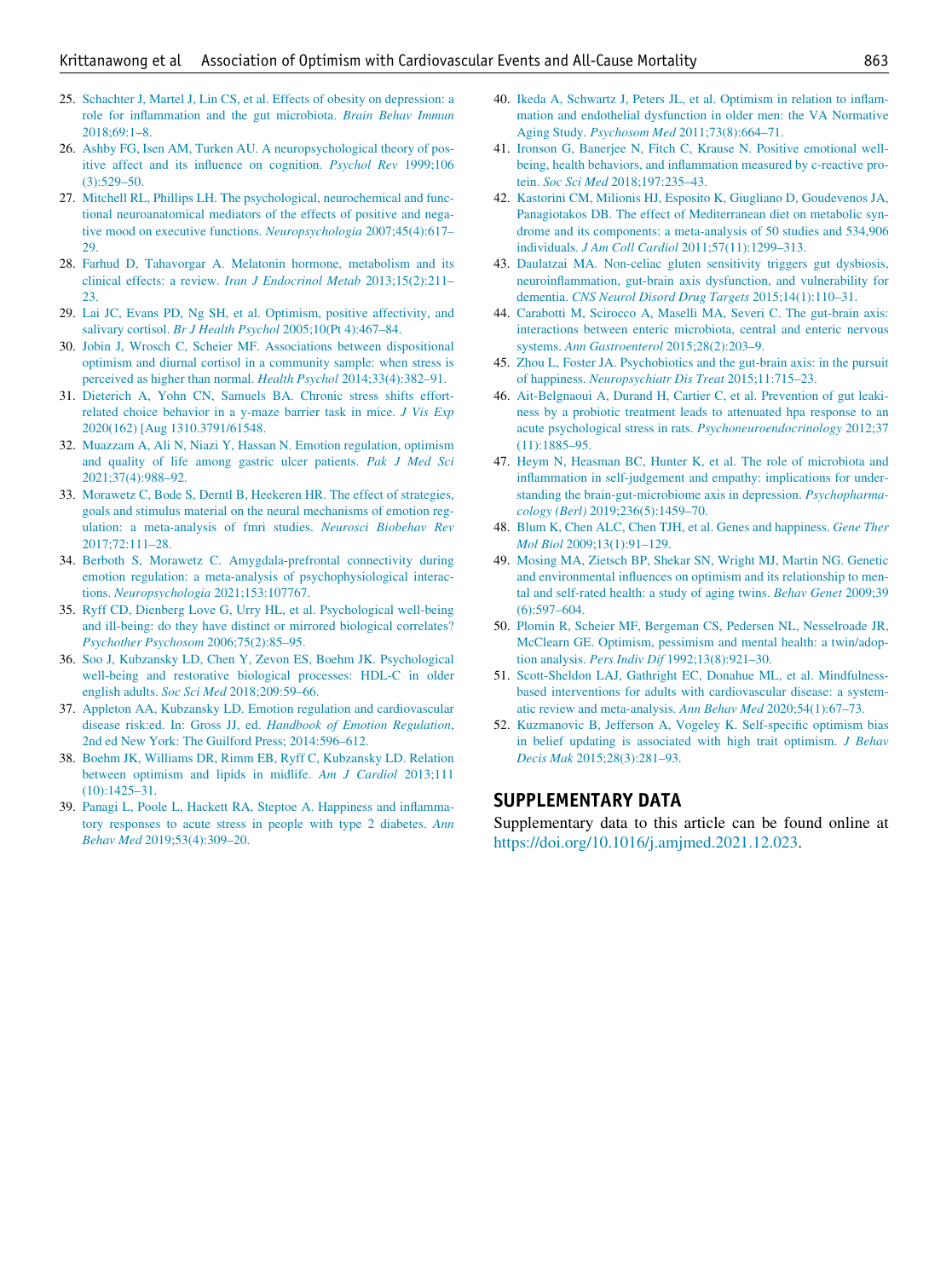# <span id="page-8-0"></span>APPENDIX

#### eMethods: Search Strategies

For literature prior to June 2019, see Rozanski and col-leagues<sup>[2](#page-6-1)</sup> for the search terms. Web of Science was substituted for Scopus for this search update because of availability.

Database: PubMed <June 2019 to Present> Search Strategy:

("Cardiovascular Diseases"[Mesh] OR "Stroke"[Mesh] OR cardiovascular events OR stroke OR coronary artery disease OR coronary heart disease OR ischemic heart disease OR cardiovascular disease) AND ("Optimism" [Mesh] OR "Pessimism"[Mesh] OR optimism[tw] OR pessimism[tw])

Database: PsycINFO <June 2019 to Present. Search Strategy: ((optimism or pessimism or optimistic explanatory style).mp.) and ((exp Cardiovascular Disorders/ or cardiovascular events.mp.) or coronary artery disease.mp. or coronary heart disease.mp. or exp Heart Disorders/ or ischemic heart disease.mp. or cardiovascular disease.mp.)

Database: Web of Science <June 2019 through Present> Search Strategy: TS=((optimism OR pessimism) AND (cardiovascular events OR stroke OR coronary artery disease OR coronary heart disease OR ischemic heart disease OR cardiovascular disease))